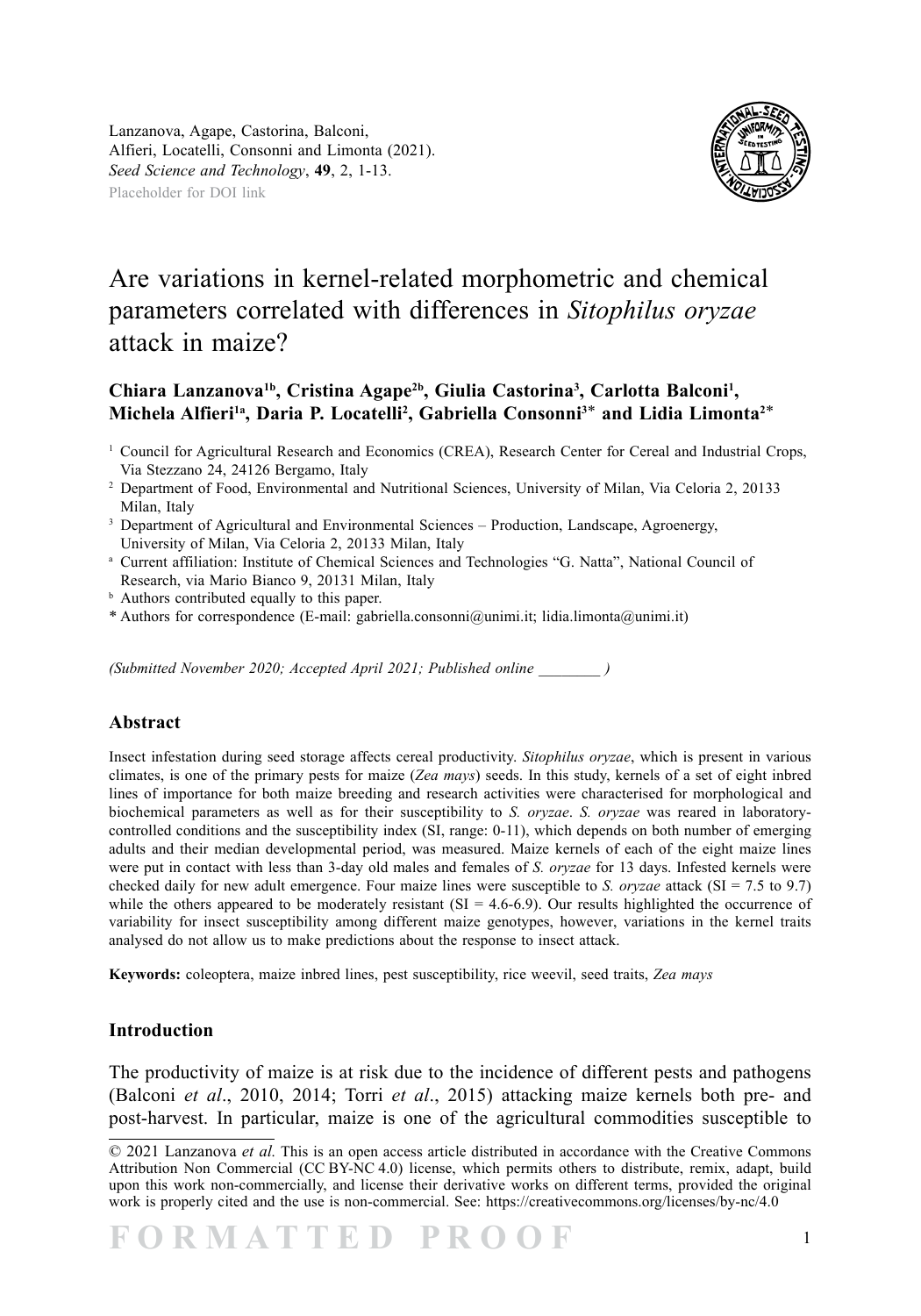infestation by storage insects, which may cause a huge loss of quality and germination of the seeds (Derera *et al*., 2014). Insect attack damages both the endosperm and the embryo. Maize endosperm is the largest domain in the kernel and represents a good source of feeding material since it accumulates starch and protein, while the embryo, which comprises root and leaf primordia, represents the succeeding plant generation (Consonni *et al*., 2005).

Three species of the genus *Sitophilus* Schoenherr are pests of cereal seeds. *S. granarius* (L.) was the first species described in 1758 by Linnaeus. *S. oryzae* (L.) was subsequently detected on rice and *S. zeamais* Motschulsky was described on maize, but each of the species can thrive on all cereal seeds. *S. oryzae* and *S. zeamais* are more widespread than *S. granarius* since the latter is wingless. *S. oryzae* (L.) is one of the primary pests of stored maize, found not only in warm and tropical  $\frac{d}{dx}$  as but also in temperate climates (CABI, 2018). The female chews a hole with the mandibles and lays one egg in each kernel. These species develop over a wide temperature range, the lower and upper temperatures are 15°C (Nakakita *et al*., 1997) and 35°C (Mansoor *et al*., 2017), respectively. The feeding damages the seeds, which also allows the development of fungi, thus causing a reduction in germination (Muzemu *et al.*, 2013; Zunjare *et al*., 2014). Crop yield losses due to these harmful organisms can be substantial and may be prevented, or reduced, by crop protection measures.

How and if nutritional properties, endosperm texture or tegument hardness may influence insect attacks has still to be elucidated. Several authors have considered how the physical characteristics of endosperm and embryo, such as hardness, thickness and seed size, influence resistance of genotypes to insect infestation (Ivbiljaro, 1981; Ashamo, 2001; Lale *et al*., 2013; Limonta *et al*., 2013; Akpodiete *et al*., 2015), while Zunjare *et al*. (2016) affirmed that "pericarp thickness and seed hardness did not impart resistance".

In this work, kernel-related traits taken into consideration included morphometric parameters, endosperm texture and nutritional properties. Beside pericarp thickness, seed hardness can be related to the ratio between the vitreous or semi-vitreous component of the endosperm, which is the hard portion located at the periphery, and the white floury component, which is the soft portion present in the central part of the kernel. On this basis, dent genotypes, characterised by the presence of little vitreous endosperm, and flint genotypes showing a larger proportion of vitreous endosperm (Gayral *et al*., 2016), have been analysed.

As to kernel nutritional properties, lines differ in starch content, and proportion of two types of glucose homopolymers that accumulate in the maize endosperm, *i.e.* the linear amylose molecule and the branched amylopectin, which depends on the activity of enzymes involved in starch chain elongation and branching (Zeeman *et al*., 2010). Total protein content, anthocyanin presence and total antioxidant capacity (TAC), were also taken into consideration.

The aim of this study is to verify whether variation in kernel traits including morphometric parameters, endosperm texture, pericarp thickness, and nutritional properties, such as starch content, total protein content and total antioxidant capacity (TAC), can be correlated with variation in susceptibility to *S. oryzae* attack.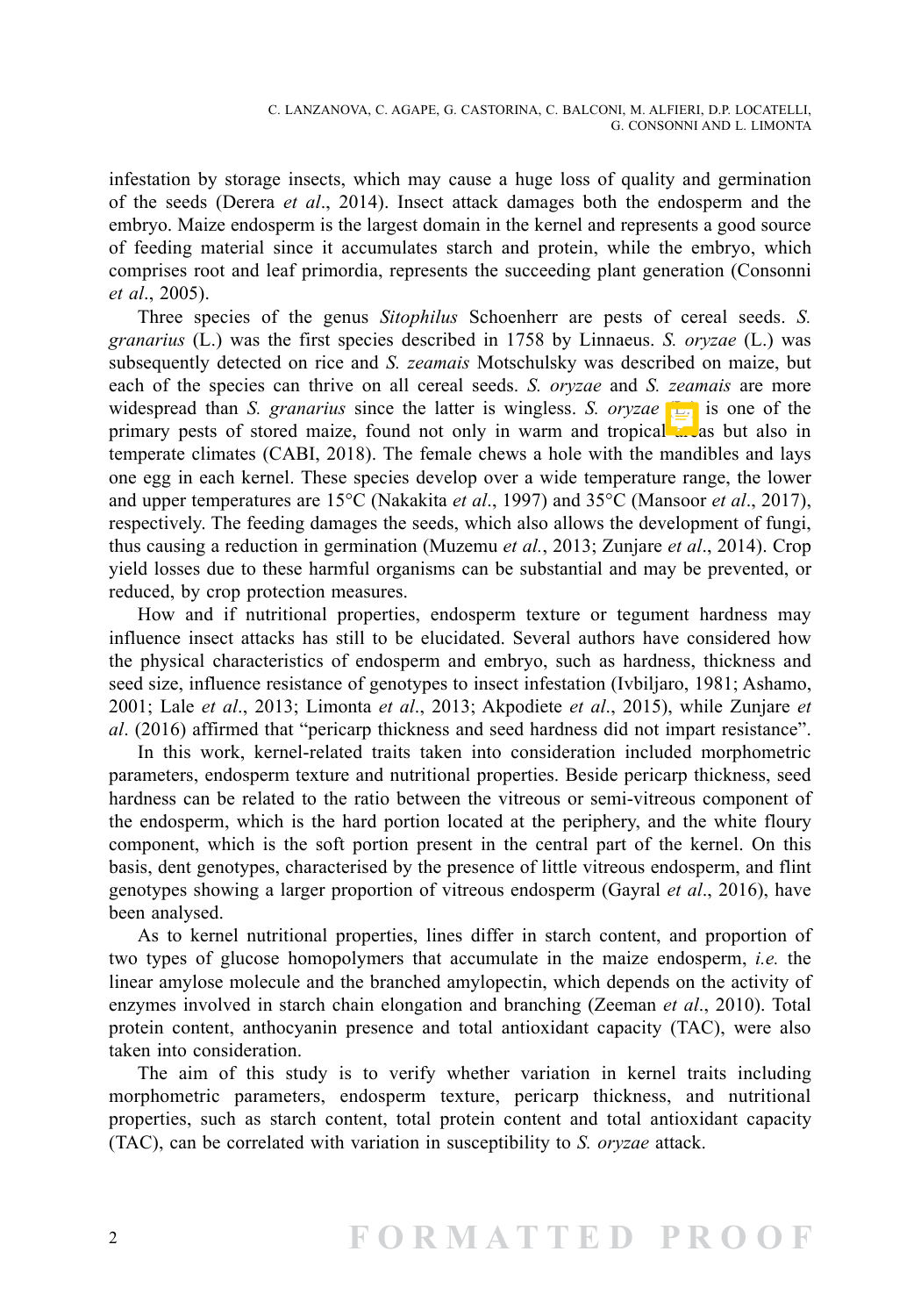## **Materials and methods**

#### *Plant materials*

All genetic materials (inbred lines) included in this work belong to the germplasm collection of CREA Bergamo, ([www.ecpgr.cgiar.org/working-groups/maize/maize-wg\)](http://www.ecpgr.cgiar.org/working-groups/maize). Inbred lines have been maintained thorough sib-mating at the experimental station of the CREA Institute "Azienda La Salvagna" (249 m., 45°68'N, 9°64'E) for 10 years. Uniformity and stability of traits among plants of each line have been observed across generations through: i) field evaluations of agronomical traits, ii) ear and seed morphometric records.

For this work, ears were dried at 40°C for a week to about 12-13% moisture content and stored at room temperature. Kernels were removed from ten mature ears using an electric sheller, and kernels from each line were mixed thoroughly.

The eight inbred lines have different origin and seed features (table 1; figure 1). B73 is a historic American line selected by the Iowa State University that dominated the world scene for over 30 years (Russell, 1972). Even today, a considerable portion of modern germplasm has genetic traits that can be traced back to B73. Its first genome sequence was released in 2009 (Schnable *et al*., 2009). In the B73*Pl1* line, the introgression of a functional allele of the *Purple plant1* (*Pl1*; Cone *et al*., 1993) gene leads to the

| Maize<br>line   | Origin                                                                           | Flowering<br>time | Seed phenotype                                                                             | Utilisation                                        |
|-----------------|----------------------------------------------------------------------------------|-------------------|--------------------------------------------------------------------------------------------|----------------------------------------------------|
| <b>B73</b>      | Selected from SSS<br>(Stiff Stalk Synthetic)                                     | Medium            | Wild type                                                                                  | As female line to<br>produce hybrids               |
| $B73$ $Pl1$     | Selected from SSS<br>(Stiff Stalk Synthetic)                                     | Medium            | Wild-type, red pericarp due<br>to introgression of the Pl<br>allele                        |                                                    |
| $L_0$ 1411 $wx$ | Cross between the<br>Pioneer waxy hybrid<br>P3394E and the inbred<br>line Lo1067 | Medium            | Waxy, due to homozygosity<br>of the <i>waxy</i> ( <i>wx</i> ) allele                       | As female line to<br>produce wx hybrids            |
| La1096wx        | Cross between Pioneer<br>P1540 and a waxy inbred<br>line                         | Medium            | Waxy, due to homozygosity<br>of the <i>waxy</i> $(wx)$ allele                              | As male line to<br>produce wx hybrids              |
| Lo1488          | Derived by PR33A46<br>Pioneer hybrid                                             | Medium            | Wild type                                                                                  | As male line to<br>produce medium-<br>late hybrids |
| Lo1496          | Cross between BP42<br>945A and P3730 lines                                       | Early             | Wild type                                                                                  | As male line to<br>produce hybrids                 |
| Lo1521ae        | Cross between Lo1309ae<br>and Lo1095ae inbred<br>lines                           | Medium-late       | Tarnished endosperm due to<br>homozygosity of the <i>amylose</i><br>extender1 (ae1) allele | As female line to<br>produce <i>ae</i> hybrids     |
| Lo1530          | Pioneer PR31G98 hybrid                                                           | Late              | Wild type                                                                                  | As male line to<br>produce hybrids                 |

Table 1. Main features of the maize inbred lines used in this study.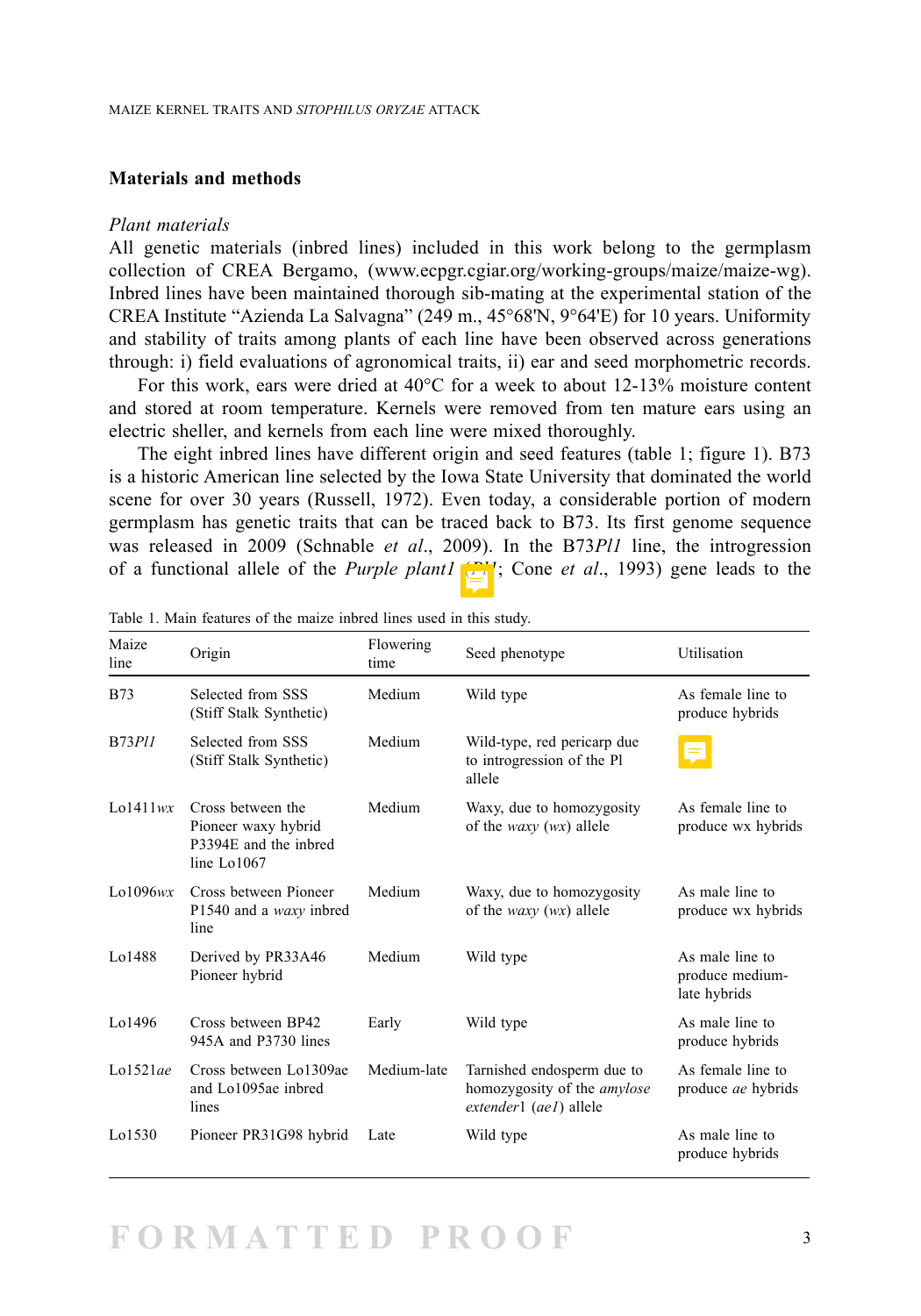C. LANZANOVA, C. AGAPE, G. CASTORINA, C. BALCONI, M. ALFIERI, D.P. LOCATELLI, G. CONSONNI AND L. LIMONTA

*Author query: Are you able to indicate which kernels belong to which line somehow?*



Figure 1. Representative images of kernels of the eight maize inbred lines.

accumulation of anthocyanin pigment in different plant organs, such as seed pericarp, anthers and leaves. The Lo1411*wx* and Lo1096*wx* lines carry defective alleles of the *waxy*  gene encoding a granule-bound starch synthase. Mutations at the *waxy* locus eliminate amylose synthesis, resulting in 100% amylopectin in the endosperm (Tsai, 1974; Wessler and Varagona, 1985).

Lo1521*ae* is homozygous for the *amylose extender*1 (*ae1*) mutant allele. The product of *ae1* is a starch branching enzyme (Kim *et al*., 1988); mutants in the *ae1* gene produce starch with a much higher amylose-content than amylopectin, showing significantly longer branch-chains than the normal maize starch (Liu *et al*., 2013).

## *Morphometric analysis*

Maize kernels were imbibed for one hour in distilled water and longitudinally cut with a scalpel. Sectioned kernels were then observed with the Axio Zoom.V16 microscope; images were acquired as a series of Z-stack with the Axiocam 506 color camera and assembled with the ZEN 2 pro software (Zeiss Carl Zeiss Microscopy GmbH, Jena, Germany). To obtain fluorescence images, samples were exposed to UV light (100-400 nm) and the autofluorescence acquired through a GPF filter (wavelength from 395 to 475 nm). Images of whole kernels and pericarp were taken at  $5\times$  and  $20\times$  magnification, respectively. Measures of kernel length and wideness and pericarp thickness were elaborated by means of ImageJ software ([https://imagej.nih.gov/ij/index.html\)](https://imagej.nih.gov/ij/index.html).

Pericarp thickness measures were taken in the abaxial region of the kernel in the position indicated by arrows in figure 2 (B73 fluorescence image). For each parameter, 10 kernels were analysed for each genotype, with three technical replicates.

## *Chemical analyses of seeds*

Subsamples were taken and seeds milled with a ZM 200 Retsch Ultra-Centrifugal mill equipped with a DR 100 vibratory feeder (Retsch GmbH, Haan, Germany) to a 1 mm sieve size and stored at 4°C.

Flour samples were scanned in duplicate in the visible and NIR regions of the electromagnetic spectrum in reflectance (400-2500 nm) at 2 nm intervals using a scanning monochromator NIRS 6500 (NIRSystems) (Foss Italia). Crude protein, crude lipid and starch (% on a dry matter basis) were calculated using NIRS prediction equations by means of the MATLAB program. MATLAB- Spectra were exported as csv files and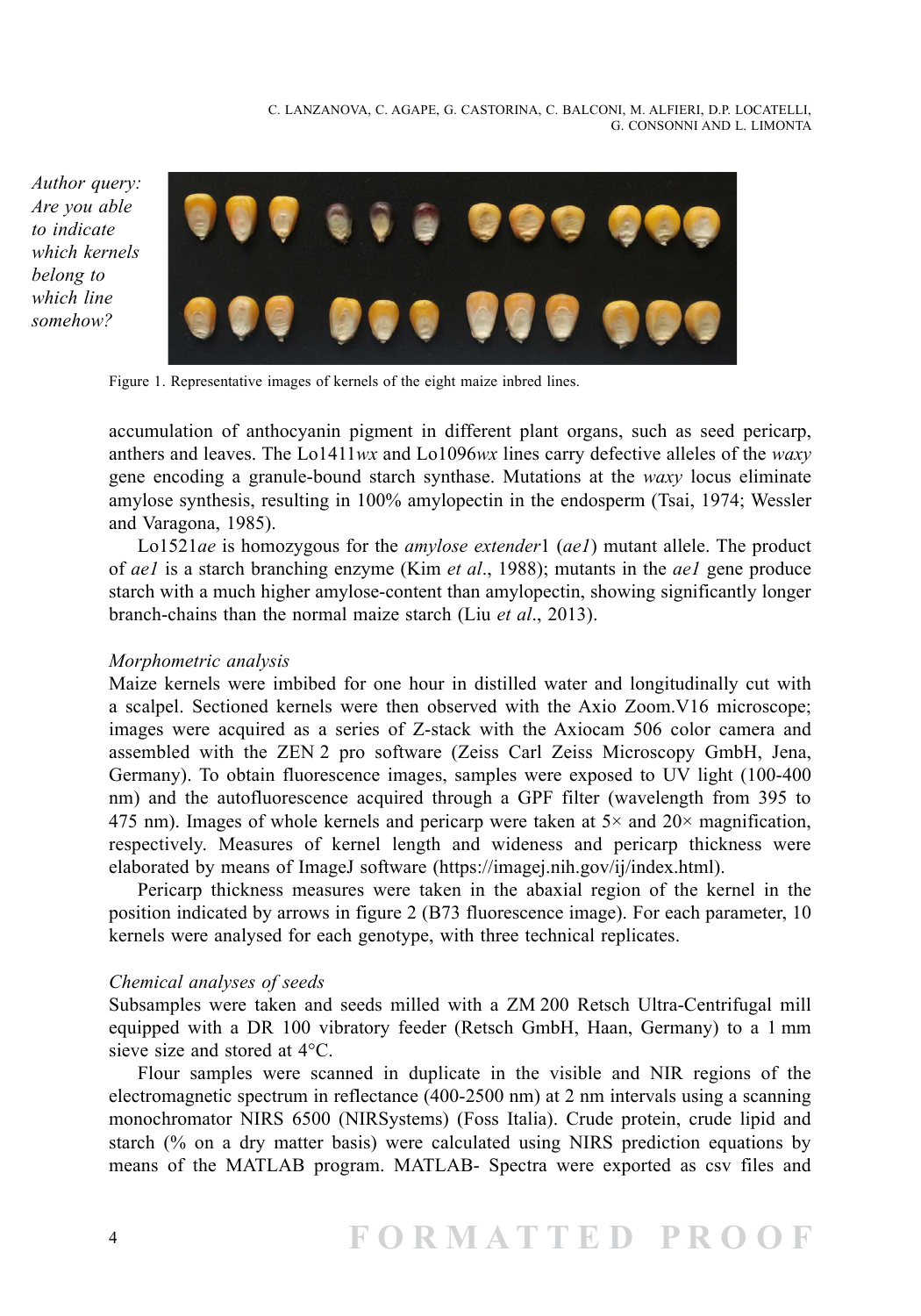processed using Matlab7.9 (The Math Works Inc., Natick, MA, USA) and PLS Toolbox7.9 (Eigenvector Research Inc., Manson, WA, USA).

Total antioxidant capacity (TAC) was expressed as mmol of Trolox equivalent (TE) for a kg of dry matter and determined by a specific calibration equation (Redaelli *et al*., 2016).

#### *Insect rearing*

*S. oryzae* was laboratory-reared in the Department of Food, Environmental and Nutritional Sciences, Università degli Studi of Milan, on maize kernels at  $27 \pm 1^{\circ}$ C and  $70 \pm 5\%$ RH. To obtain newly emerged adults, 200 adults (mixed population) were collected from the mass rearing and put in a glass jar  $(1 L)$  with 400 g of maize; the adults were removed after 13 days. The jar with the maize kernels was kept in the thermostatic cell to allow the development of laid eggs. The new adults emerged in about 28 days and were selected for the tests.

#### *Set up of screening for susceptibility to S. oryzae*

The first step was to determine the minimum amount of kernels to use in the experiments. Three trials were set up in which insects were grown in 156 mL glass jars with 100, 200 and 300 kernels respectively, each replicated five times. Five male/female couples of *S. oryzae*, three days old, were put in each jar. Sex was determined by examining the thickness and length of the rostrum and the 6° abdominal sternite aspect (Dinuta *et al*., 2009; Manivannan *et al*., 2017). Couples were left for 13 days to allow mating and then removed. The number of  $F_1$  adults in the different groups was daily recorded. In the trial with 100 kernels,  $36.4 \pm 8.95 \ (\pm \text{s.e.})$  adults were recorded, a number that is significantly different from those recorded in the experiments with 200 and 300 kernels,  $114.4 \pm 9.94$ and  $124.2 \pm 13.36$ , respectively. The number of adults recorded on 200 and 300 kernels was not statistically different (one-way ANOVA  $F_{2, 12} = 19.427$ ,  $P \le 0.001$ , LSD range test).

Taking account of the previous results, experiments with the different maize lines were carried out in 156 mL glass jars with 200 kernels. Tests with each of the eight lines were replicated three times. Five males and five females of *S. oryzae*, less than three days old, were put in each jar. Adults were held in the glass jar to allow mating and oviposition for 13 days and then removed. Infested kernels were kept into the glass jar and checked daily for new adult emergence. The Susceptibility Index (SI) was calculated according to Dobie (1974):

*Author query: I* reall se that *you multiply by 100 here, but it does not make sense to me that the unit is % (table 4). Please confirm that it is correct.*

$$
SI = \frac{lnF1}{MDP} \times 100
$$

Where  $F1 = first$ -generation emerging adult total number; MDP = median developmental period. SI ranged from 0 to 11; when the value was from 0 to 4 the line was considered resistant (R), from 4.1 to 7 moderately resistant (MR), from 7.1 to 10 susceptible (S) and more than 10.1 very susceptible (VS).

*Statistical analyses*

Data, normally distributed, were submitted to one-way ANOVA and least significance difference test ( $\alpha$  = 0.05) and Pearson product-moment correlation (IBM SPSS Statistics 25).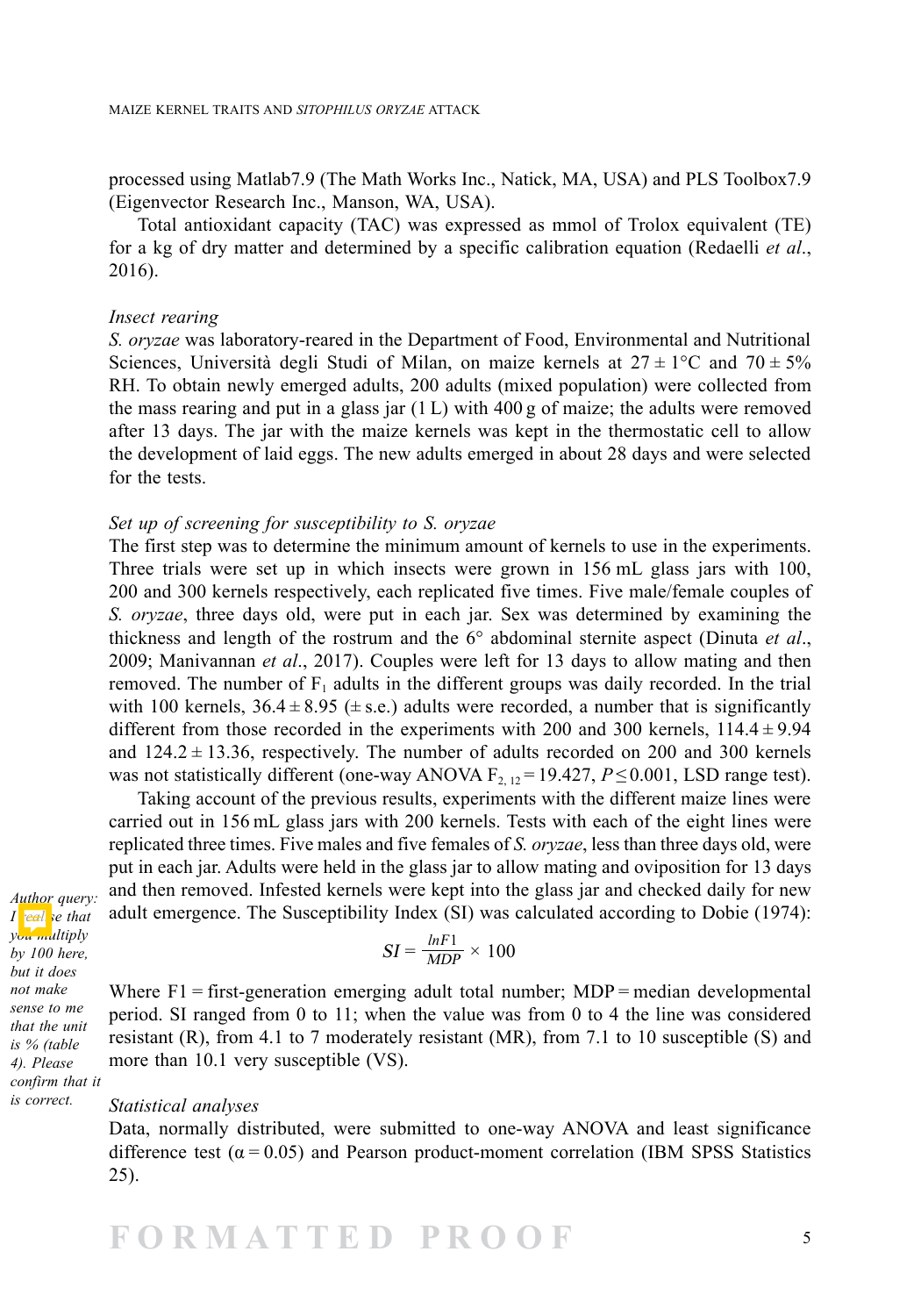## **Results**

#### *Kernel related parameters*

The proportion of vitreous and floury endosperm varies among lines (figure 2). Vitreous endosperm was greater than floury endosperm in Lo1496, equal in B73, B73*Pl1*, Lo1411*wx* and Lo1521*ae*, and less in Lo1488 and Lo1530. Variation among lines was also observed for kernel length and width, as well as for pericarp thickness (table 2) as measured from fluorescence images. Pericarp thickness showed the highest and the lowest values, respectively, in Lo1488 and B73*Pl1*. Lo1411*wx* showed the highest 1000-kernel weight (306.5 g). The genotype with the lowest weight was  $\text{L}_01530$  (175.0 g).



Figure 2. Representative images and fluorescence (green) images of sectioned kernels of the eight maize inbred lines. Floury (F) and vitreous (V) portions of the endosperm are indicated in the B73, while semi-vitreous (SV) is indicated in the Lo1096*wx* seed sections. The arrow indicates the position in which pericarp thickness was measured.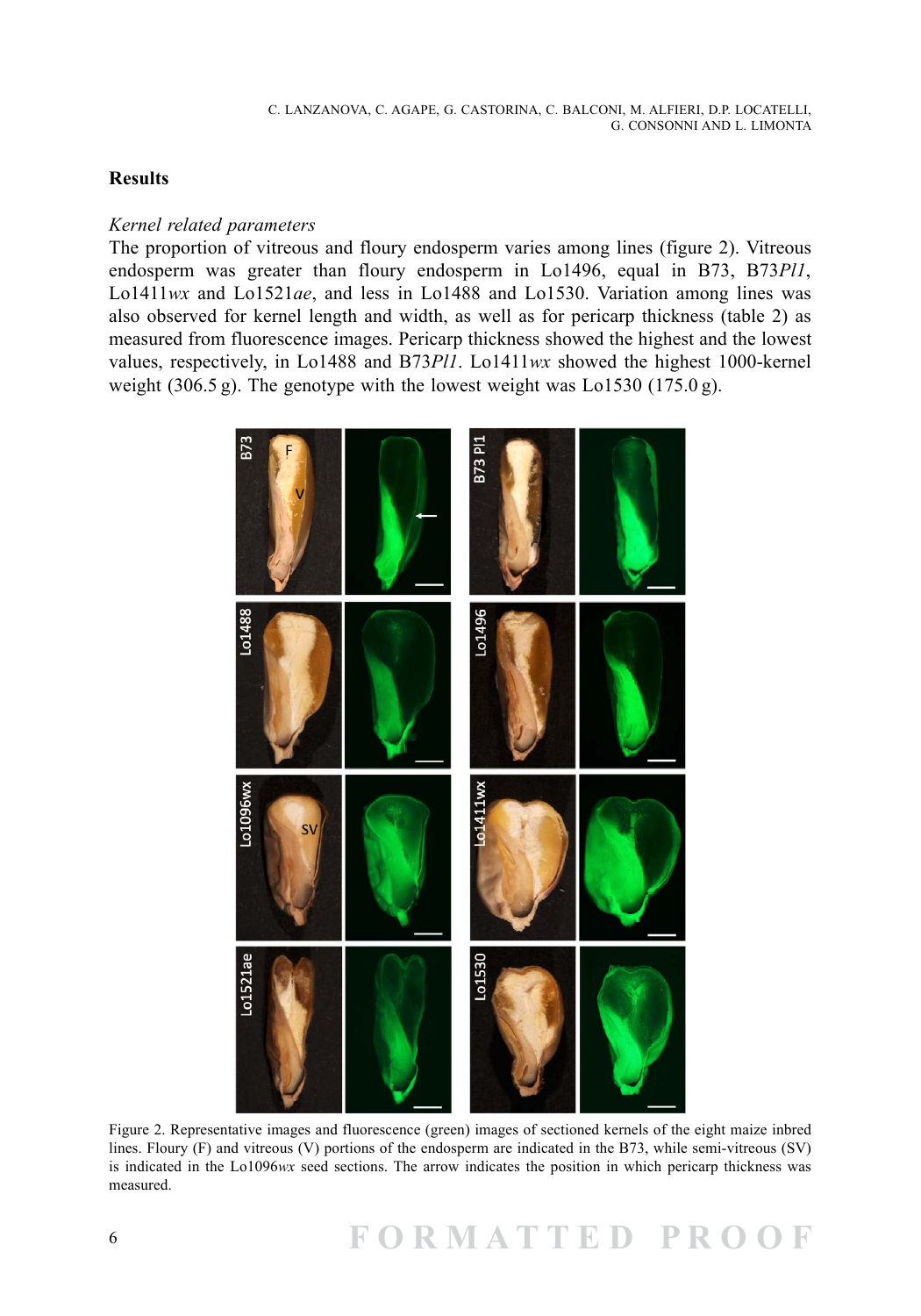| Maize<br>line   | 1000 kernel weight<br>(g) | Proportion<br>of vitreous/<br>semi-vitreous<br>endosperm | Kernel length<br>(mm) | Kernel width<br>(mm) | Pericarp thickness<br>$(\mu m)$ |
|-----------------|---------------------------|----------------------------------------------------------|-----------------------|----------------------|---------------------------------|
|                 | $mean \pm SE$             |                                                          | mean $\pm$ SE         | mean $\pm$ SE        | mean $\pm$ SE                   |
| <b>B73</b>      | $252.50 \pm 3.09$ b       | Intermediate                                             | $10.42 \pm 0.25$ a    | $3.96 \pm 0.47$ b    | $68.62 \pm 1.11$ d              |
| B73P11          | $240.50 \pm 2.75$ c       | Intermediate                                             | $10.13 \pm 0.16$ a    | $3.99 \pm 0.15$ b    | $49.93 \pm 0.68$ f              |
| Lo1096 $wx$     | $227.50 \pm 2.22$ d       | Large $(s)$                                              | $8.61 \pm 0.11$ c     | $3.55 \pm 0.08$ bc   | $91.45 \pm 1.16$ b              |
| $L_0$ 1411 $wx$ | $306.50 \pm 2.63$ a       | Intermediate (s)                                         | $9.43 \pm 0.20$ b     | $5.26 \pm 0.10$ a    | $88.05 \pm 1.81$ bc             |
| Lo1488          | $238.00 \pm 3.65$ c       | Small                                                    | $10.13 \pm 0.16$ a    | $4.84 \pm 0.21$ a    | $104.56 \pm 1.98$ a             |
| Lo1496          | $252.50 \pm 1.71$ b       | Large                                                    | $10.42 \pm 0.20$ ab   | $4.28 \pm 0.13$ ab   | $84.36 \pm 2.21$ c              |
| Lo $1521$ ae    | $249.50 \pm 2.63$ b       | Intermediate                                             | $9.18 \pm 0.17$ h     | $3.03 \pm 0.19$ c    | $63.97 \pm 1.65$ e              |
| Lo1530          | $175.00 \pm 1.29$ e       | Very small                                               | $9.07 \pm 0.25$ bc    | $4.71 \pm 0.28$ a    | 53.18 $\pm$ 1.61 f              |

Table 2. Morphometric parameters in eight maize inbred lines.

One-way ANOVA for 1000-kernel weight (g)  $F_{7, 24} = 194.25$ ,  $P < 0.00$ ; length  $F_{7, 22} = 11.739$ ,  $P < 0.00$ ; width  $F_{7,72} = 8.636$ ,  $P < 0.00$ ; pericarp  $F_{7,72} = 149.152$ ,  $P < 0.00$ . Means followed by a different letter in a column are significantly different ( $\alpha$  = 0.05, LSD multiple range test). s: semi-vitreous.

The starch content ranged from 64.9 to 72.2% dry weight in Lo1096*wx* and Lo1496, respectively, with an average of 69.35% and the lipid content ranged from 2.9 to 4.9% dry weight in Lo1488 and Lo 1096*wx*, respectively with an average of 3.71% (table 3). The level of proteins observed in different inbred lines was the qualitative parameter that showed the lowest variation; it varied from 11.7 to 13.3% dry weight with an average of 12.38%. The highest protein content was measured in Lo1096*wx* and the lowest in Lo1530.

| Maize<br>line   | Starch<br>$(\%$ dry weight) | Lipid<br>$(\%$ dry weight) | Protein<br>$(\%$ dry weight) | <b>TAC</b><br>(mmol TE $kg^{-1}$ dry weight) |  |
|-----------------|-----------------------------|----------------------------|------------------------------|----------------------------------------------|--|
|                 | mean $\pm$ SE               | mean $\pm$ SE              | mean $\pm$ SE                | mean $\pm$ SE                                |  |
| <b>B73</b>      | $70.49 \pm 0.99$ ab         | $4.41 \pm 0.04$ b          | $12.29 \pm 0.11$ cd          | $14.18 \pm 0.22$ cd                          |  |
| <b>B73Pl1</b>   | $66.85 \pm 1.03$ bc         | $3.08 \pm 0.06$ e          | $12.25 \pm 0.09$ cd          | $13.78 \pm 0.16$ d                           |  |
| Lo1096 $wx$     | $64.86 \pm 0.77$ bc         | $4.88 \pm 0.12$ a          | $13.29 \pm 0.03$ a           | $15.96 \pm 0.33$ a                           |  |
| $L_0$ 1411 $wx$ | $70.01 \pm 0.57$ ab         | $3.54 \pm 0.05$ d          | $12.03 \pm 0.09$ cd          | $15.10 \pm 0.00$ bc                          |  |
| Lo $1521$ ae    | $68.11 \pm 0.97$ b          | $4.03 \pm 0.17$ c          | $12.33 \pm 0.10$ cd          | $15.31 \pm 0.05$ ab                          |  |
| Lo1488          | $71.83 \pm 0.54$ a          | $2.88 \pm 0.00 e$          | $12.62 \pm 0.01$ bc          | $13.15 \pm 0.14$ de                          |  |
| Lo1496          | $72.25 \pm 0.73$ a          | $3.47 \pm 0.01$ d          | $12.70 \pm 0.20$ b           | $13.05 \pm 0.06$ e                           |  |
| Lo1530          | $71.71 \pm 0.58$ a          | $3.43 \pm 0.00$ d          | $11.68 \pm 0.06$ e           | $14.47 \pm 0.33$ c                           |  |

Table 3. Seed chemical composition and total antioxidant capacity (TAC) in the eight maize inbred lines.

Means followed by a different letter in a column are significantly different  $(\alpha = 0.05,$  LSD multiple range tests).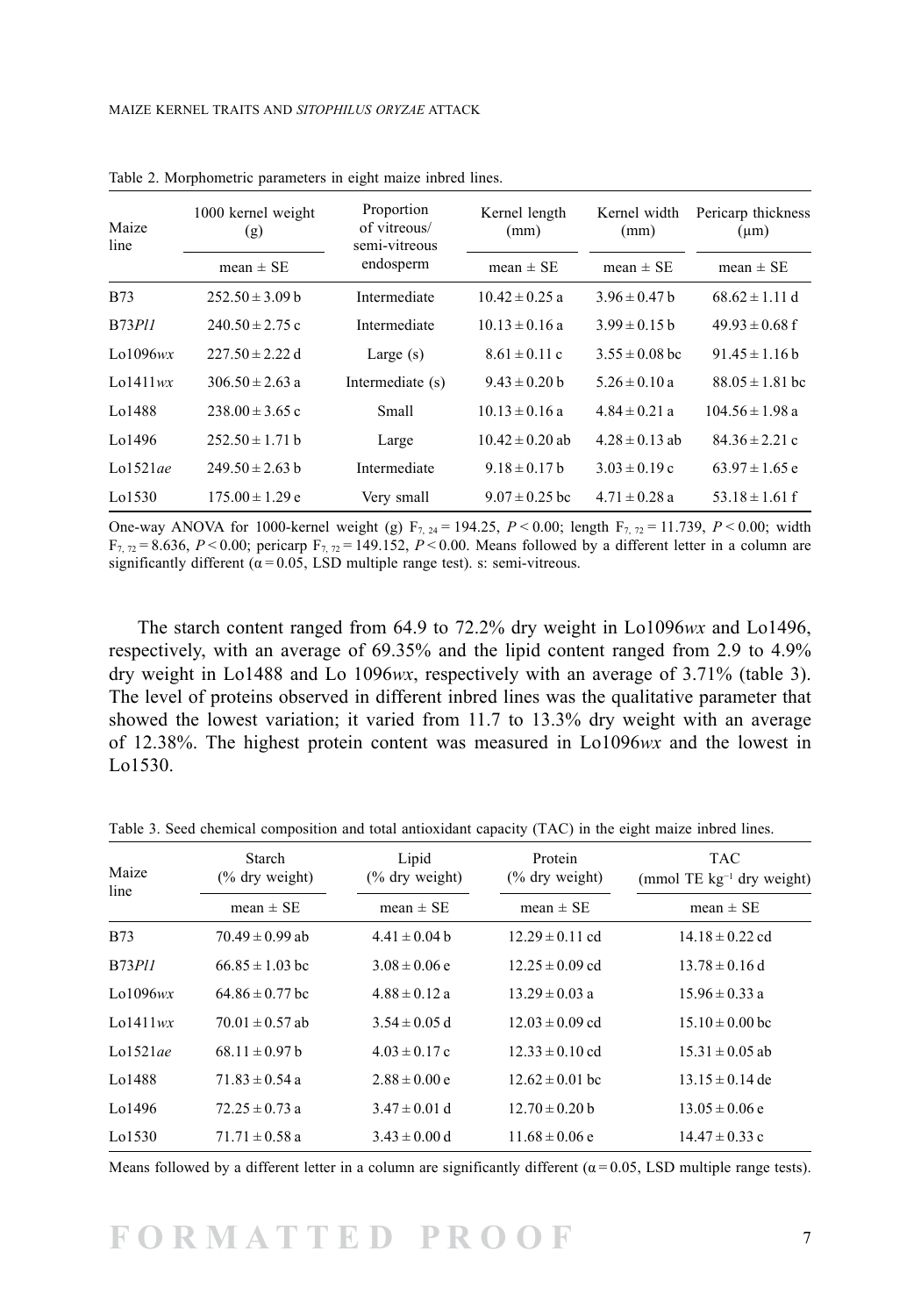The antioxidant capacity varied from 13.0 to 16.0 mmol TE kg<sup>-1</sup> dry weight with an average of 14.37 mmol TE  $kg^{-1}$  (table 3). The highest antioxidant capacity was measured in Lo1096*wx* while the lowest was detected in Lo1496.

From this qualitative analysis, it emerged that Lo1096*wx* showed a low starch content (64.9% dm) accompanied by the highest level of protein (13.3% dry weight), lipid content (4.9% dry weight) and antioxidant level (16 mmol TE  $kg^{-1}$  dry weight).

#### *Insect susceptibility*

The highest numbers of adults were recorded on B73*Pl1* and Lo1096*wx*, the lowest on Lo1411*wx* (table 4.) The shortest development period was on B73*Pl1* and the longest on Lo1496. Pearson product-moment correlation indicates a strong significant negative association between the number of emerged adults and the length of the development period (*r* = −0.61, N = 24, *P* < 0.001). The lines B73, B73*Pl1*, Lo1096 and Lo1530 were susceptible, since they showed a SI value greater than 9, while the others appeared to be moderately resistant (table 4).

| Maize line      | F1 Progeny emergence | MDP (days)           | SI( | SI value  |
|-----------------|----------------------|----------------------|-----|-----------|
|                 | mean $\pm$ SE        | mean $\pm$ SE        | 巴   |           |
| <b>B73</b>      | $31.66 \pm 3.71$ ab  | $49.15 \pm 1.01$ bc  | 9.1 | S         |
| <b>B73Pl1</b>   | $43.00 \pm 1.00 a$   | $46.27 \pm 0.62$ d   | 9.7 | S         |
| Lo $1096wx$     | $37.66 \pm 8.57 a$   | $47.96 \pm 0.99$ bcd | 9.2 | S         |
| $L_0$ 1411 $wx$ | $7.33 \pm 2.85$ d    | 51.77 $\pm$ 1.09 ab  | 4.6 | <b>MR</b> |
| Lo1488          | $15.00 \pm 1.15$ cd  | $50.91 \pm 1.02$ ab  | 6.4 | <b>MR</b> |
| Lo1496          | $14.00 \pm 4.16$ cd  | $52.26 \pm 1.13$ a   | 5.9 | <b>MR</b> |
| Lo $1521$ ae    | $16.00 \pm 2.52$ cd  | $48.71 \pm 1.15$ bcd | 6.9 | MR        |
| Lo1530          | $23.66 \pm 0.88$ bc  | $51.53 \pm 0.95$ ab  | 7.5 | S         |

Table 4. Mean number  $(\pm S.E.)$  of adults (F1) emerged, mean development period (MDP days)  $(\pm S.E.)$  of *Sitophilus oryzae*, susceptibility index (SI) and SI value recorded on the tested maize lines.

One-way ANOVA: F1 progeny emergence  $F_{7,16} = 10.555$ ,  $P < 0.00$ ; MDP  $F_{7,558} = 4.6$ ,  $P < 0.00$ . Means followed by a different letter in a column are significantly different ( $\alpha = 0.05$ , LSD multiple range test). Susceptibility index (SI): 0 to 4 = resistant (R); 4.1 to 7 = moderately resistant (MR); 7.1 to 10 susceptible (S).

To explore the correlation between the different values observed for the kernel morphogenetic parameters and susceptibility to *S. oryzae*, radar charts were constructed (figure 3) that report the number of adults together with kernel length and width measures (A) and pericarp thickness, (B) in the different inbred lines. The number of adults did not correlate with the length and the width of the kernels.

Although it appeared that B73*Pl1* had the highest number of adults and the thinnest pericarp, while Lo1411 had the lowest number of adults and the thickest pericarp, these correlations were not supported by the statistical analysis. Pearson product-moment correlation only indicated a moderate negative correlation between the number of emerged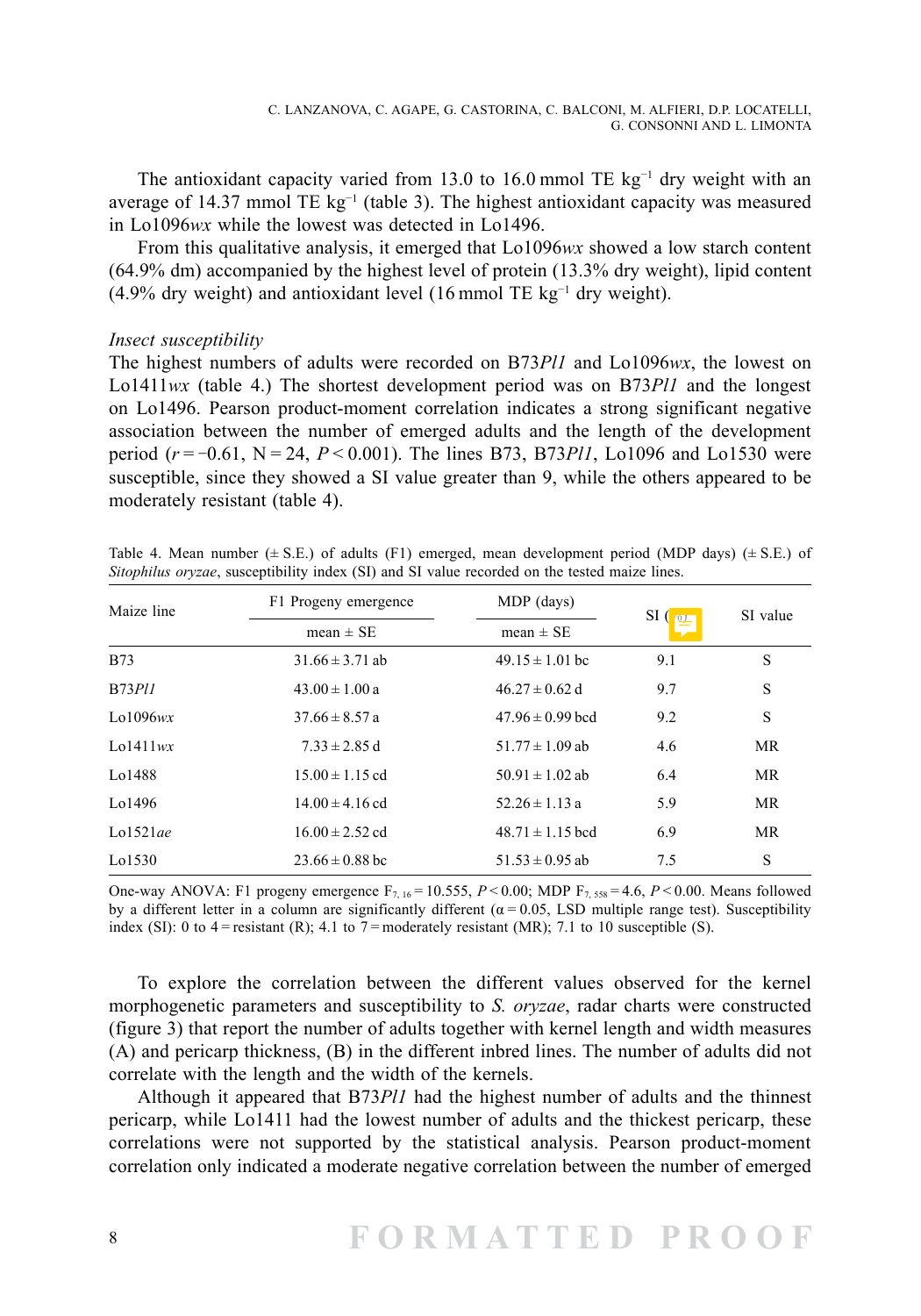

Figure 3. (**A**) Correlation between the number of  $F_1$  progeny of *Sitophilus oryza*, length and width (mm) of kernels in the different maize lines; (**B**) correlation between the number of  $F_1$  progents of *Sitophilus oryzae* (L.) and pericarp thickness (µm).

adults and the pericarp thickness ( $r = -0.45$ , N = 8, n.s.) (figure 3). Moreover, the number of emerged adults varied among different lines that showed similar chemical composition. The number of adults on the different lines was not correlated to starch content  $(r = 0.21)$ ,  $N = 8$ , n.s.), lipid content ( $r = -0.16$ ,  $N = 8$ , n.s.), protein content ( $r = 0.60$ , N08, n.s.), and TAC ( $r = 0.06$ , N = 8, n.s.). TAC and SI were also not correlated ( $r = -0.1$ , N = 8, n.s.).

#### **Discussion**

Various authors have argued that the morphometric characteristics of kernels are not related to the susceptibility to the insect (Gomez *et al.*, 1982; Zunjare *et al.*, 2014, 2016; Rahardjo *et al.*, 2017), while others assert that colour, hardness, thickness and kernel size may influence the resistance of cereals to insect storage pests (Ivbiljaro, 1981; Ashamo, 2001; Lale *et al.*, 2013; Akpodiete *et al.*, 2015). In our study, differences in kernel length and width, and in pericarp thickness, were not related to the number of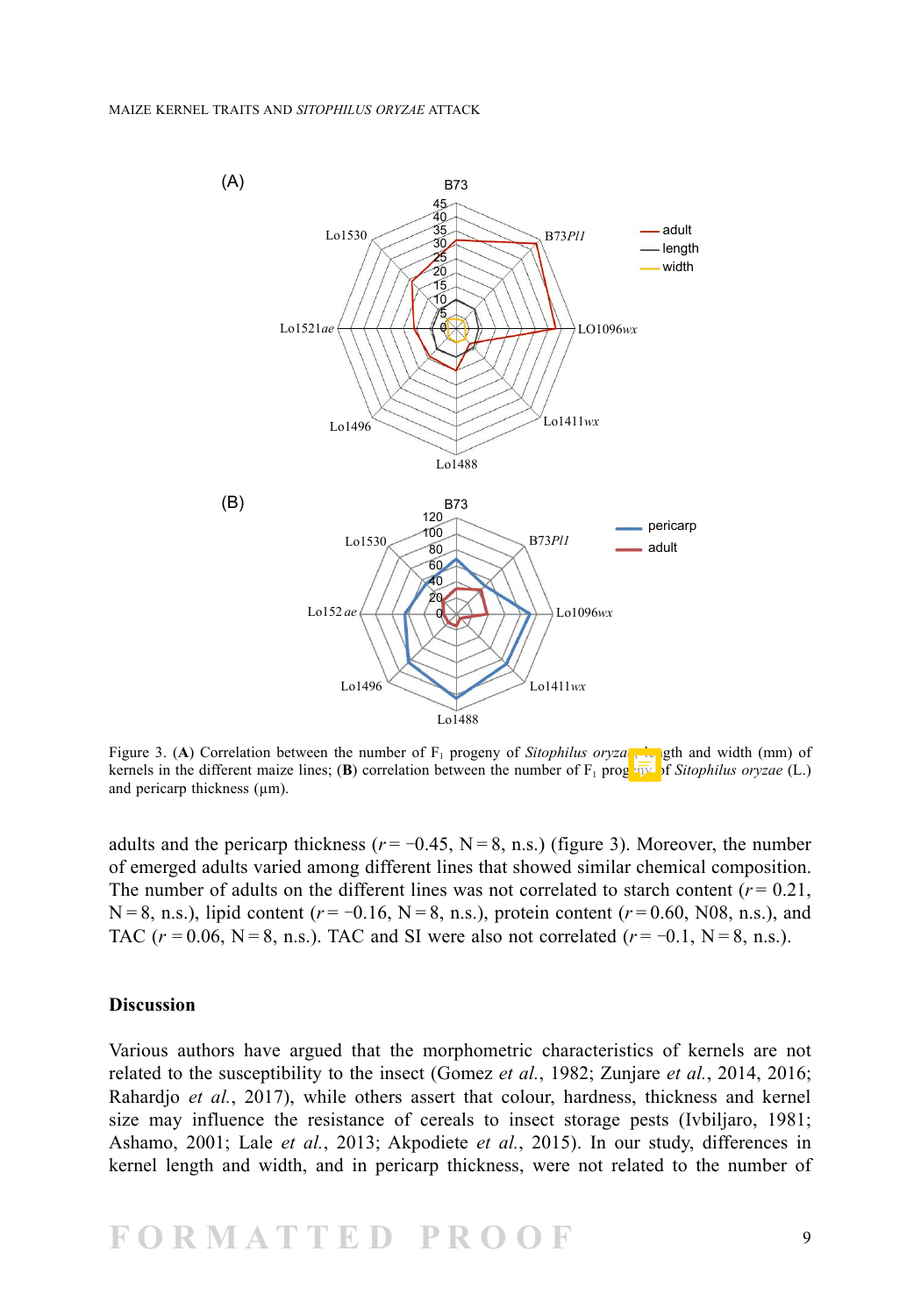*S. oryzae* offspring (figure 3). For example, in the Lo1411*wx* and Lo1530 lines, which are characterised by the greatest width of the caryopsis, the least and the greatest number of adults respectively were observed. Moreover, the two most susceptible lines, B73*Pl1* and Lo1096 $wx$ , showed both the lowest  $(49.9 \,\mu m)$  and one of the highest values of pericarp thickness (91.4 µm), respectively. Our results also suggest that there is no correlation between the protein and starch content (table 3) and the numbers of the progeny of *S. oryzae* (table 4), as stated by Tongjura *et al.* (2010) regarding *S. zeamais*. Nwosu (2016), instead, observed the influence of protein in maize lines resistant to the same species. The lines considered by Nwosu presented a protein content ranging from 4 to 14%, while the protein content of the lines observed in this research ranged from 11.68 to 13.29, too small a range to determine differences in the biology of this insect. Moreover, this pest species feeds on the seed starch, which is not a limiting factor when the insect is fed on corn seeds, while amino acids are supplied to the insect by endosymbionts (Heddi *et al*., 2003). Seed lipid content, that ranged from 2.88 to 4.88 (table 3), does not affect insect behaviour; finally, no evident preference for the type of endosperm was highlighted by storage pest development. Similarly, no correlation was detected between the number of adults (table 4) and the TAC values (table 3) of the eight lines. Total antioxidant capacity (TAC) refers to the overall activity of different compounds, generally present in the maize seed, that contribute to its antioxidant properties, such as carotenoids, polyphenols, flavonoids and anthocyanins (Serpen *et al*., 2007; Brewer, 2011). This parameter, which is generally understood to be related to the *in vivo* defence mechanisms of the plant, which produces more antioxidant molecules to combat the pathogen attack, seemed not to affect the responses to S. *oryzae* attack in stored materials in this study.

The results obtained in the present work indicate the existence of variability for the susceptibility to *S. oryzae* in the sample of eight maize inbred lines analysed. Lo1411*wx*, Lo1488, Lo1496 and Lo1521*ae* were identified as moderately resistant genotypes, while B73, B73*Pl1* and Lo1530 were shown to be more susceptible. However, data obtained from the morphometric and chemical analysis of the kernels of the tested lines are not associated with susceptibility to *S. oryzae* attack. In other words, variations in the parameters taken into consideration are not predictive of the type of response to *S. oryzae*  attack.

To our knowledge, this type of correlations up to now is not clearly understood, as there are multiple parameters involved and it is difficult to find a key parameter. We may speculate, in agreement with a previous study, that susceptibility to storage insect attack could be attributed to quantitative more than to single gene traits (Locatelli *et al*., 2019). A wider collection of genotypes will allow to investigate the molecular mechanisms at the basis of the kernel-insect interaction and eventually to analyse the genetic variability at the basis of insect susceptibility in different maize lines (Gafishi *et al*., 2012; Kasozi *et al*., 2016; Sodedji *et al*., 2018).

Considering that cereals could be stored for long periods before being distributed for sowing, and that *S. oryzae* is among the main pests that cause economically significant damage to seeds, when selecting new corn lines in breeding programmes, in addition to the agronomic, characteristics, assessing the susceptibility to the attack of this species by biological test must also be considered (Abebe *et al.*, 2009).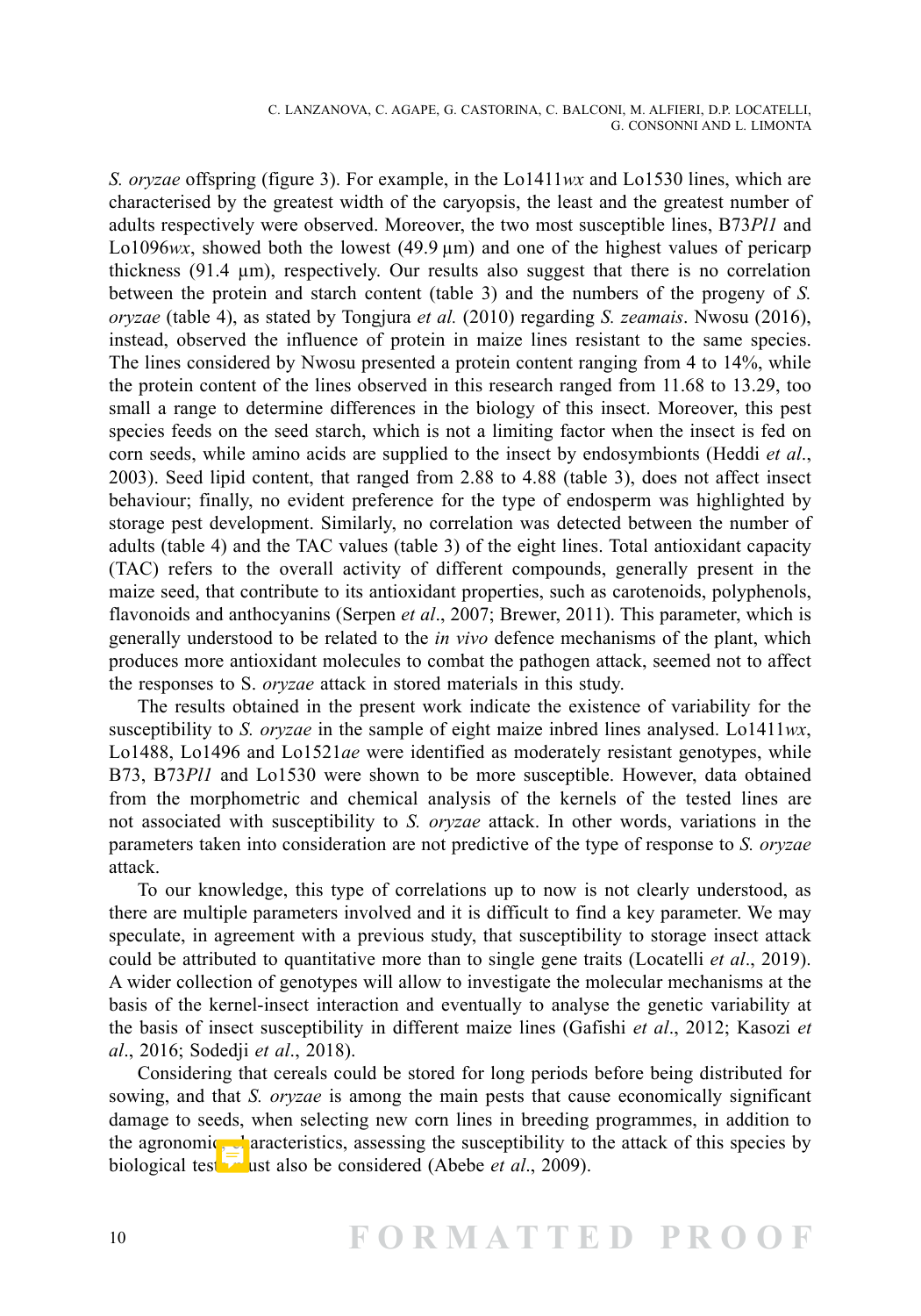#### **Acknowledgements**

We would like to thank Marta dell'Orto for technical assistance in microscopy analysis and Dr. Lesley Currah for editing the manuscript.

#### **References**

- Akpodiete, O.N., Lale, N.E.S., Umeozor, O.C. and Zakka, U. (2015). Role of physical characteristics of the seed on the stability of resistance of maize varieties to maize weevil (*Sitophilus zeamais* Motschulsky). *IOSR Journal Environmental Science Toxicology and Food Technology*, **9**, 60-66. [<https://doi.org/10.9790/2402-](https://www.researchgate.net/profile/Odidika-Umeozor/publication/314226148_Diptera_Arthropoda_Insecta_of_Potential_Importance_in_Human_and_Animal_Health_in_Bayelsa_State_Nigeria/links/58f506a9458515ff23b55dbd/Diptera-Arthropoda-Insecta-of-Potential-Importance-in-Human-and-Animal-Health-in-Bayelsa-State-Nigeria.pdf) [09226066](https://www.researchgate.net/profile/Odidika-Umeozor/publication/314226148_Diptera_Arthropoda_Insecta_of_Potential_Importance_in_Human_and_Animal_Health_in_Bayelsa_State_Nigeria/links/58f506a9458515ff23b55dbd/Diptera-Arthropoda-Insecta-of-Potential-Importance-in-Human-and-Animal-Health-in-Bayelsa-State-Nigeria.pdf)>
- Ashamo, M.O. (2001). Varietal resistance of maize to the maize weevil, *Sitophilus zeamais* Motsch. (Coleoptera: Curculionidae). *Zeit Pflanzenkr Pflanzenschutz*, **108**, 314-319.
- Balconi, C., Motto, M., Mazzinelli, G. and Berardo, N. (2010). Ear secondary traits related to aflatoxin accumulation in commercial maize hybrids under artificial field inoculation. *World Mycotoxin Journal*, **3**, 239-250. <https://doi.org/10.3920/WMJ2010.1205>
- Balconi, C., Berardo, N., Locatelli, S., Lanzanova, C., Torri, A. and Redaelli, R. (2014). Evaluation of *Fusarium verticillioides* ear rot resistance and fumonisin accumulation in Italian maize inbred lines. *Phytopathologia Mediterranea*, **53**, 14-26. <[https://doi.org/10.14601/Phytopathol\\_Mediterr-11776](https://doi.org/10.14601/Phytopathol_Mediterr-11776)>
- Brewer, S. (2011). Natural antioxidants: sources, compounds, mechanisms of action, and potential applications. *Comprehensive Reviews in Food Science and Food Safety*, **10**, 221-247. [<https://doi.org/10.1111/j.1541-](https://doi.org/10.1111/j.1541-4337.2011.00156.x) [4337.2011.00156.x](https://doi.org/10.1111/j.1541-4337.2011.00156.x)>
- CABI (2018). *Sitophilus oryzae* (lesser grain weevil). **<**<https://www.cabi.org/isc/datasheet/10887>>
- Cone, K.C., Cocciolone, S.M., Moehlenkamp, C.A., Weber, T., Drummond, B.J., Tagliani, L.A., Bowen, B.A. and Perrot G.H. (1993). Role of the regulatory gene *Pl* in the photocontrol of maize anthocyanin pigmentation. *The Plant Cell*, **5**, 1807-1816. <<https://doi.org/10.1105/tpc.5.12.1807>>
- Consonni, G., Gavazzi, G. and Dolfini, S. (2005). Genetic analysis as a tool to investigate the molecular mechanism underlying seed development in maize. *Annals of Botany*, **96**, 353-362. [<https://doi.org/10.1093/](https://doi.org/10.1093/aob/mci187) [aob/mci187](https://doi.org/10.1093/aob/mci187)>
- Derera, J., Pixley, K.V. and Makanda I. (2014). Resistance of maize to the maize weevil: III. Grain weight loss assessment and implications for breeding. *Journal of Stored Products Research*, **5**, 24-35. <[https://doi.](https://doi.org/10.1016/j.jspr.2014.04.004) [org/10.1016/j.jspr.2014.04.004>](https://doi.org/10.1016/j.jspr.2014.04.004)
- Dinuta A., Bunescu, H. and Bodis, I. (2009). Contributions to the knowledge of morphology of the granary weevil (*Sitophilus granarius* L.), major pest of the stored cereals. *Bulletin of University Agriculture Sciences and Veterinary*, **66**, 59-66. <[https://doi.org/10.15835/BUASVMCN-AGR%3A3731](https://journals.usamvcluj.ro/index.php/agriculture/article/view/3731/3459)>
- Dobie, P. (1974). The laboratory assessment of the inherent susceptibility of maize varieties to post-harvest infestation by *Sitophilus zeamais* Motsch. (Coleoptera, Curculionidae). *Journal of Stored Products Research*, **10**, 183-197. <[https://doi.org/10.1016/0022-474X\(74\)90006-X](https://doi.org/10.1016/0022-474X(74)90006-X)>
- Gafishi, K.M., Karungi, J., Asea, G. and Gibson, P. (2012). Determination of the heterotic groups of maize inbred lines and the inheritance of their resistance to maize weevil. *African Crop Science Journal*, **20** (Supplement S1), 99-104.
- Gayral, M., Gaillard, C., Bakan, B., Dalgalarrondo, M., Klmorjani, K., Delluc, C., Brunet, S., Linossier, L., Morel, M.H. and Marion, D. (2016). Transition from vitreous to floury endosperm in maize (*Zea mays* L.) kernels is related to protein and starch. *Journal of Cereal Science*, **68**, 148-154. <[https://doi.org/10.1016/j.](https://doi.org/10.1016/j.jcs.2016.01.013) [jcs.2016.01.013](https://doi.org/10.1016/j.jcs.2016.01.013)>
- Gomez, L.A., Rodriguez, I.G., Poneleit, C.G. and Blake, D.F. (1982). Preference and utilization of maize endospem variants by the rice weevil. *Journal of Economic Entomology*, **75**, 363-367. [<https://doi.org/10.1093/](https://doi.org/10.1093/jee/75.2.363) [jee/75.2.363](https://doi.org/10.1093/jee/75.2.363)>
- Heddi, A. (2003). Endosymbiosis in the weevil of the genus *Sitophilus*: genetic, physiological, and molecular interactions among associated genomes. In *Insect Symbiosis*, (Eds. K. Bourtzis and A. Miller), pp. 67-82, CRC Press LLC, New York.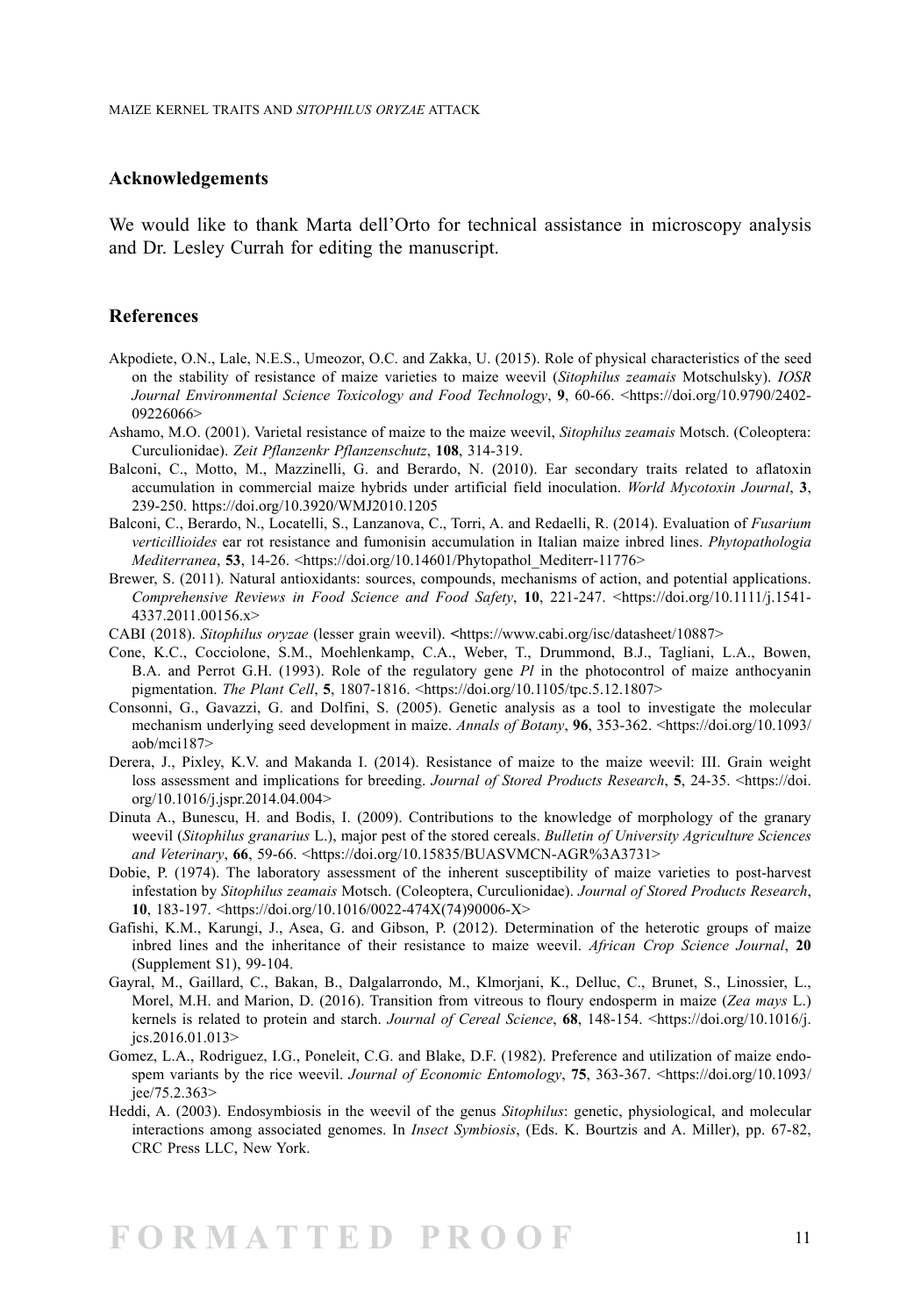- Ivbiljaro, M.F. (1981). The resistance of new varieties of maize to post-harvest infestation by *Sitophilus zeamais* Motsch and *Sitophilus oryzae* (L.). *Journal of Agricultural Science*, **96**, 479-481. [<https://doi.org/10.1017/](https://doi.org/10.1017/S0021859600066260) [S0021859600066260](https://doi.org/10.1017/S0021859600066260)>
- Kasozi, L.C., Derera, J., Tongoona, P., Tukamuhabwa, P., Muwonge, A. and Asea, G. (2016). Genotypic variation for maize weevil resistance in Eastern and Southern Africa maize inbred lines. *Uganda Journal of Agricultural Science*, **17**, 83-97. <<http://dx.doi.org/10.4314/ujas.v17i1.8>>
- Kim, S.K., Brewbaker, J.L. and Hallauer, A.R. (1988). Insect and disease resistance from tropical maize for use in temperate zone hybrids. In *Proceedings of the 43rd Annual Corn/Sorghum Research Conference*, *American Seed Trade Association*, pp. 194-226, Washington DC, USA.
- Lale, N.E.S., Zakka, U., Atijegbe, S.R. and Chukwu, O. (2013). The response of different maize varieties to three generations of *Sitophilus zeamais* (Motsch.) infestation. *International Journal of Agricultural Forestry*, **3**, 244-248. <[https://doi.org/10.5923/j.ijaf.20130306.07>](https://www.researchgate.net/profile/Sylvester-Atijegbe/publication/260341811_The_Response_of_Different_Maize_Varieties_to_Three_Generations_of_Sitophilus_zeamais_Motsch_Infestation/links/0deec530db9258a5aa000000/The-Response-of-Different-Maize-Varieties-to-Three-Generations-of-Sitophilus-zeamais-Motsch-Infestation.pdf)
- Limonta, L., Locatelli D.P., Sangiorgio, S. and Consonni, G. (2013). Susceptibility of maize variants to *Plodia interpunctella*. *Italian Journal of Food Science*, **25**, 283-288.
- Liu, D., Parker, M.L., Wellner, N., Kirbyb, A.R., Cross, K., Morris, V.J. and Cheng, F. (2013). Structural variability between starch granules in wild type and in *ae* high-amylose mutant maize kernels. *Carbohydrate Polymers*, **97**, 458-468. <<https://doi.org/10.1016/j.carbpol.2013.05.013>>
- Locatelli, D.P., Castorina, G., Sangiorgio, S., Consonni, G. and Limonta, L. (2019). Susceptibility of maize genotypes to *Rhyzopertha dominica* (F.). *Journal of Plant Disease and Protection*, **126**, 509-515. [<https://](https://doi.org/10.1007/s41348-019-00250-8) [doi.org/10.1007/s41348-019-00250-8>](https://doi.org/10.1007/s41348-019-00250-8)
- Mansoor-ul-Hasan, A.A., Muhammad, J., Muhammad, W.J., Muhammad, S., Muhammad, Z.C. and Muhammad, A. (2017) Effect of temperature and relative humidity on development of *Sitophilus oryzae* L. (Coleoptera: Curculionidae). *Journal of Entomology and Zoology Studies*, **5**, 85-90. <[https://doi.org/10.1016/S0925-](https://doi.org/10.1016/S0925-5214(98)00090-8) [5214\(98\)00090-8>](https://doi.org/10.1016/S0925-5214(98)00090-8)
- Muzemu, S., Chitamba, J. and Goto, S. (2013). Screening of stored maize (*Zea mays* L.) varieties grain for tolerance against maize weevil, *Sitophilus zeamais* (Motsch.). *International Journal of Plant Research*, **3**, 17-22. <[https://doi.org/10.5923/j.plant.20130303.01](mailto:zhanghaoscience@163.com)>
- Nakakita, H. and Ikenaga, H. (1997). Action of low temperature on physiology o *Sitophilus zeamais* Motschulsky and *Sitophilus oryzae* (L.) (Coleoptera: Curculionidae) in rice storage. *Journal of Stored Product Research*, **33**, 31-38. <[https://doi.org/10.1016/S0022-474X\(96\)00022-7>](https://doi.org/10.1016/S0022-474X(96)00022-7)
- Nwosu, L.C. (2016). Chemical bases for maize grain resistance to infestation and damage by the maize weevil, *Sitophilus zeamais* Motschulsky. *Journal of Stored Products Research*, **69**, 41-50. <[https://doi.org/10.1016/j.](https://doi.org/10.1016/j.jspr.2016.06.001) [jspr.2016.06.001](https://doi.org/10.1016/j.jspr.2016.06.001)>
- Rahardjo, B.T., Astuti, L.P., Sugiarto, A.N. and Rizali, A. (2017). Susceptibility of maize genotypes to maize weevil *Sitophilus zeamais* Motsch. (Coleoptera: Curculionidae). *AGRIVITA Journal of Agricultural Science*, **39**, 329-334. <[https://doi.org/10.17503/agrivita.v39i3.1278>](https://doi.org/10.17503/agrivita.v39i3.1278)
- Redaelli, R., Alfieri, M. and Cabassi, G. (2016). Development of a NIRS calibration for total antioxidant capacity in maize germplasm. *Talanta*, **154**, 164-168. [<https://doi.org/10.1016/j.talanta.2016.03.048](https://doi.org/10.1016/j.talanta.2016.03.048)>
- Russell, W.A. (1972). Registration of B70 and B73 parental lines of maize. *Crop Science*, **12**, 721. <[https://doi.](https://doi.org/10.3198/jpr2014.06.0041crmp) [org/10.3198/jpr2014.06.0041crmp>](https://doi.org/10.3198/jpr2014.06.0041crmp)
- Schnable, P.S., Ware, D., Fulton, R.S., Stein, J.C., Wei, F., Pasternak, S., *et al*. (2009). The B73 maize genome: complexity, diversity, and dynamics. *Science*, **326**, 1112-1115. <[https://doi.org/10.1126/science.1178534>](https://doi.org/10.1126/science.1178534)
- Serpen, A., Capuano, E., Fogliano, V. and Gökmen, V. (2007). A new procedure to measure the antioxidant activity of insoluble food components. *Journal of Agriculture and Food Chemistry*, **55**, 7676-7681. <[https://](https://doi.org/10.1021/jf071291z) [doi.org/10.1021/jf071291z>](https://doi.org/10.1021/jf071291z)
- Sodedji, F.A.K., Kwemoi, D.B., Kasozi, C.L., Asea, G. and Kyamanywa, S. (2018). Genetic analysis for resistance to *Sitophilus zeamais* (Motschulsky) among provitamin-A maize germplasm. *Maydica*, **63.2**, M14.
- Tongjura, J.D.C., Amuga, G.A. and Mafuyai, H.B. (2010). Laboratory assessment of the susceptability of some varieties of *Zea mays* infested with *Sitophilus zeamais* Motsch. (Coleoptera, Curculionidae) in Jos, Plateau State, Nigeria. *Science World Journal*, **5**, 55-57.
- Torri, A., Lanzanova, C., Locatelli, S., Valoti, P. and Balconi, C. (2015). Screening of local Italian maize varieties for resistance to *Fusarium verticillioides*. *Maydica*, **60.1**, M3.
- Tsai, C.Y. (1974). The function of the waxy locus in starch synthesis in maize endosperm. *Biochemical Genetics*, **11**, 83-96. [<https://doi.org/10.1007/BF00485766>](https://doi.org/10.1007/BF00485766)